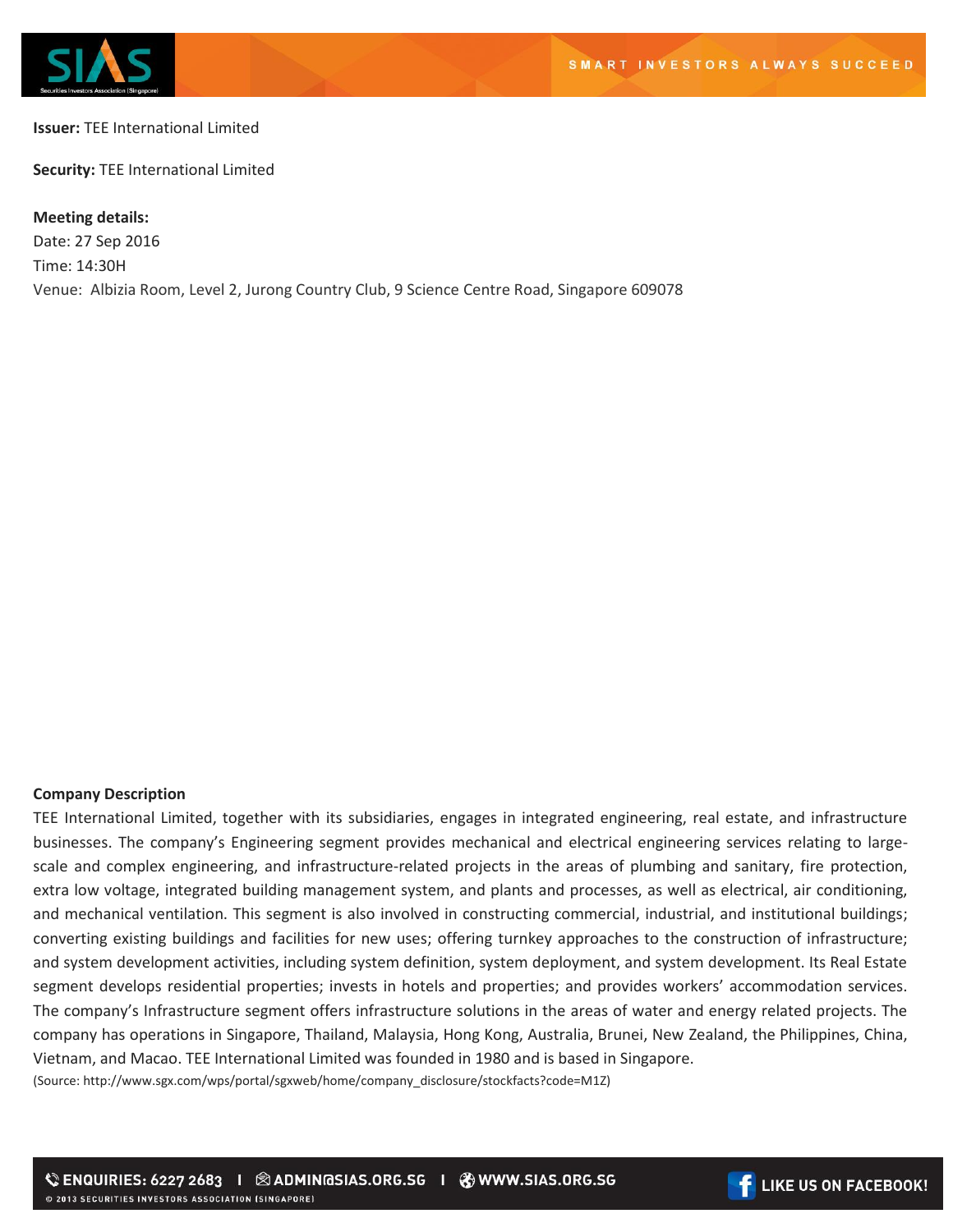

1. **Shareholders would like to ask the board and management to provide more clarity on the performance of the Engineering and the Infrastructure segments.** Based on the revenue reported under the Segment Information (page 147 of the annual report), it showed that Engineering contributed \$223 million in revenue. Because of the large figure of \$48.3 million under "Elimination", the segmental profit for the year could not be estimated.

Nevertheless, based on TEE Land's reported profit attributable to owners of the company of \$7.3 million, TEE International's ~63% share would be \$4.6 million. As TEE International reported profit attributable to owners of the company of \$8.4 million (page 9 of the annual report - "Group financial highlights"), the estimated profit from the Engineering segment is about \$4 million (as the Infrastructure segment is loss making).

| Profit attributable to:         | 2016   | 2015    |
|---------------------------------|--------|---------|
| Owners of the Company           | \$'000 | \$'000  |
| TEE International (Total)       | 8,404  | 11, 133 |
| TEE Land (Total)                | 7,331  | 11,086  |
| TEE Land ( $\approx$ 63% stake) | 4,619  | 6,984   |
| Group's Non Real Estate Profit  | 3,785  | 4,149   |

Based on the estimates, it would appear that the group's return from the core Engineering business less than 2% (4M/223M). The margins are razor thin and there is almost no buffer for error. **Can the board tell shareholders what are the financial targets for the Engineering segment?** In the Chairman's message (page 18), it was mentioned that the team did well to "secure new engineering contracts with a combined value of S\$150 million" but there was no mention on margin or profit. **Shareholders would like to understand how management and the board are focused on creating shareholder value and not just on the top-line growth.**

**Can management/board explain the potential of the Infrastructure segment to shareholders?** External revenue has increased from \$2.5 million in FY2013 to \$3.0 million in FY2016 and it has been loss-making in all four years except for a small profit (\$132k) in 2014. **What are the key drivers and how can the group grow this segment and turn it into a significant contributor?**

2. **Would the board or the Remuneration Committee (RC) provide clarity on the remuneration policy for key management and executive directors? What are the key performance indicators used in assessing the contribution of each individual?** The disclosure under Guideline 9.6 of the Corporate Governance Report (page 53) states that "variable component payouts depend on both the staff's individual performance and each company's performance within the Group". Based on the Directors' Remuneration (page 54), it is estimated that the three Executive directors received a combined \$1.98 million for 2016 (vs \$1.81 million in 2015). Specifically, two of the EDs also received bonuses which accounted for over 30% of the remuneration package (vs just 17-18% last year). In Note 5 (page 113 - Related Party Transactions), the total compensation of directors and key management personnel increased to \$4.2 million to \$3.7 million. This appears contradictory to the remuneration policy as the group's financial highlights showed a weaker performance in 2016. Other than increases in revenue and EBITDA, other key metrics for the groups appear to have weakened. From page 9 (page 9 - Group financial highlights), these include: Gross Profit, Gross Profit Margin, EBIT, Profit before tax, Profit, After-tax profit margin, Return on equity, Return on assets, Long-term debt to equity ratio, Interest cover and Earnings per share. **Can the RC explain this apparent discrepancy and assure shareholders that the group has a sound remuneration policy that motivates executive directors and key management personnel to ensure the long term growth of the group without excessive risk taking?**